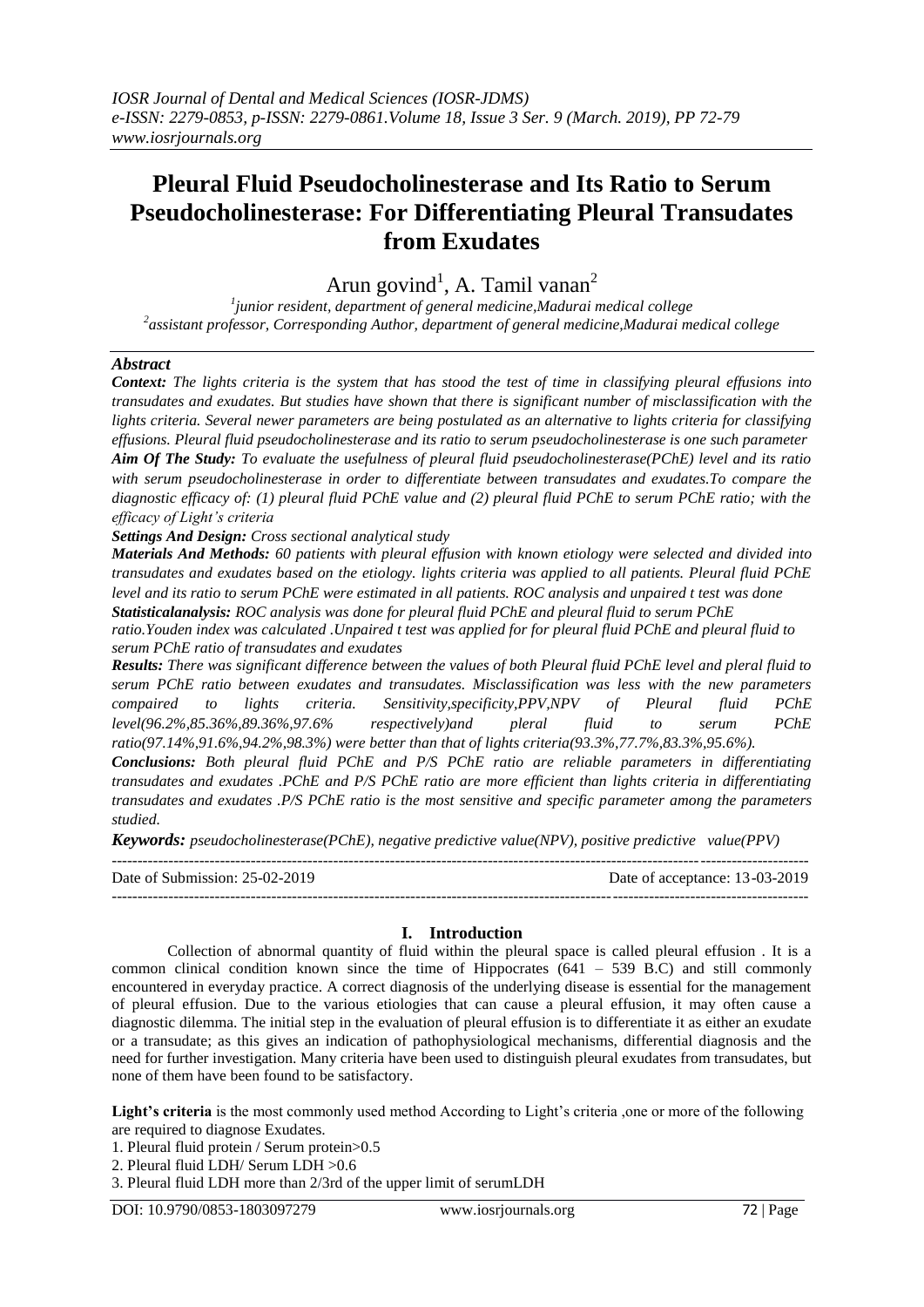It was found that even Light's criteria misclassified a large number of effusions - 25% of transudates as exudates and 2-3% exudates as transudates (total ~7.8% misclassification rate) Several alternative parameters have been proposed in segregating the transudates from exudates more reliably than those of Light's criteria [such as pleural fluid(PF)cholesterol level, PF to serum cholesterol ratio, PF to serum bilirubin concentration ratio, alkaline phosphatase value, and serum-pleural effusion albumin gradient]. The pleural fluid pseudocholinesterase level and pleural fluid/serum pseudocholinesterase ratio are newer alternative parameters postulated to be better differentiator of transudates from exudates Hence, this study is done to evaluate the usefulness of pleural fluid pseudocholinesterase(PChE) level and its ratio with serum pseudocholines in order to differentiate between transudates and exudates..

## **II. Materials And Methods**

## **STUDY POPULATION :**

• Patients with pleural effusion (evaluated cases with a proven etiology) from the dept. of general medicine, dept of thoracic medicine, dept of medical oncology, dept of nephrology and dept of cardiology in GRH. • 60 patients with pleural effusion resulting from a single disease (CCF, nephrotic syndrome, malignancy, tuberculosis, pneumonia)were selected for the study

#### **Inclusion criteria:**

- Patients with malignant effusion
- Patients with Tubercular effusion
- Patients with parapneumonic effusion
- Patients with pleural effusion due to cardiac failure
- Patients with pleural effusion due to nephrotic syndrome

#### **Exclusion criteria**

- **•** Effusions of undetermined origin 1
- pleural effusion with  $> 1$  possible etiology
- **●** liver disease 57
- **•** OCPs, anti-cancer drugs, MAO inhibitors, neostigmine, chlorpromazine  $\vert$
- **●** Pregnany
- **●** Pts with h/o exposure to OPC
- Pts with uremia
- Maliganant effusions who are already started on chemotherapy and those with superior vena caval obstruction.

#### **Ethical Committee Approval:** Obtained.

#### **Study Protocol :**

Patients with pleural effusion with a proven etiology were selected for the study. Then a detailed clinical examination with brief history and a battery of investigations were done on these patients so that they meet the inclusion and exclusion criteria specified for the study . Thus the study population was selected and they were further classified as exudates and transudates , based on the etiology of pleural effusion . In all patients Pleural fluid pseudocholinesterase & Serum pseudocholinesterase , Pleural fluid total protein, Serum total protein , Pleural & Serum LDH were estimated. Then the patients are classified in to exudates and transudates on the basis of Light's criteria" . Now the classification of exudates and transudates done on the basis of Pleural fluid pseudocholinesterase & Serum pseudocholinesterase is compared with results of the classification of exudates and transudates done on the basis of Light's criteria." Sensitivity, specificity , Positive predictive value , negative predictive value of each tests are calculated.

#### **STATISTICAL ANALYSIS:**

ROC analysis was done for pleural fluid PChE and pleural fluid to serum PChE ratio. Youden index was calculated for each of the plotted values and the value with the maximum youden index was taken as the cut off point with optimum sensitivity and specificity . Unpaired t test was applied for for pleural fluid PChE and pleural fluid to serum PChE ratio of transudates and exudates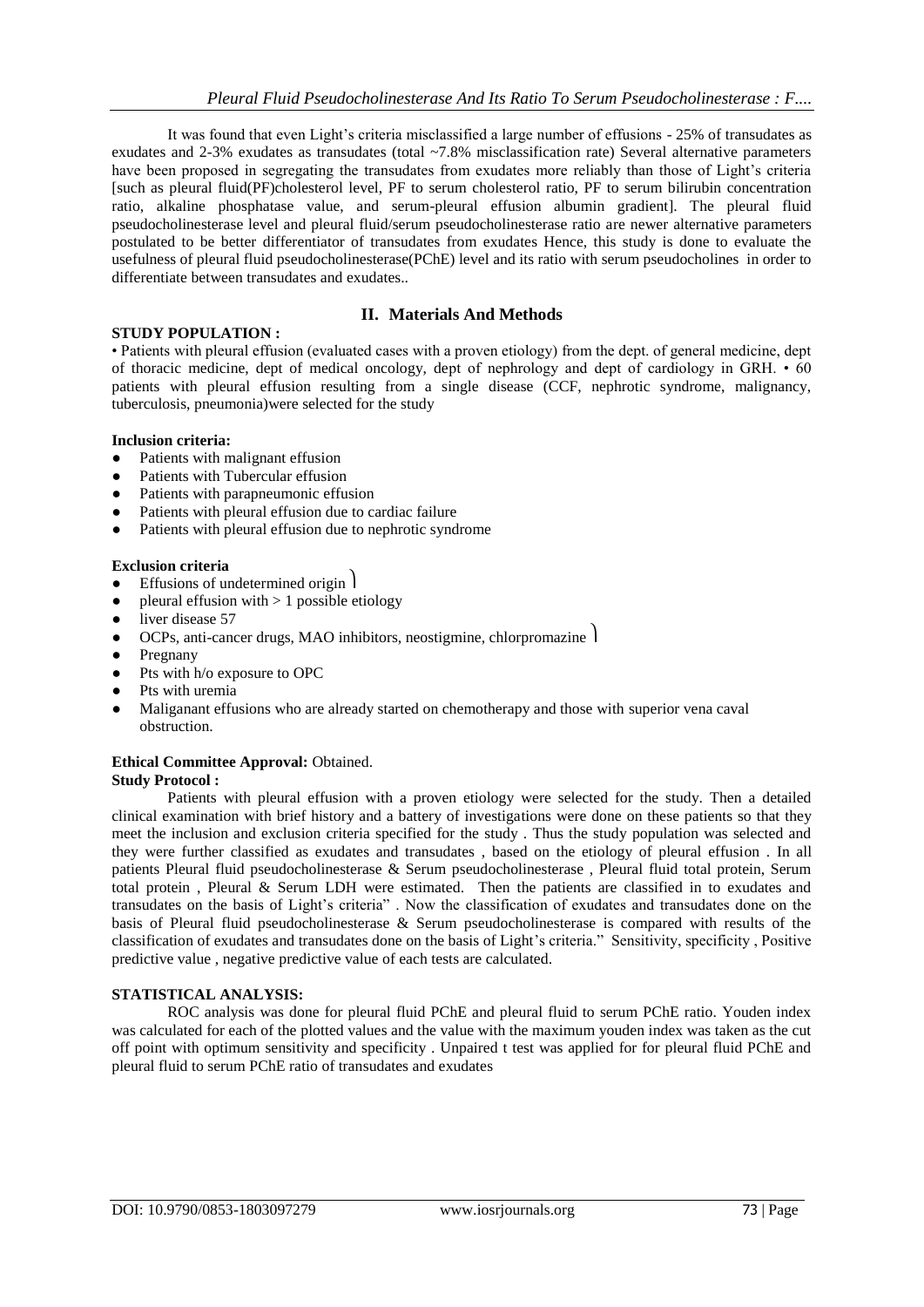

**III. Results**

#### **AGE DISTRIBUTION**

| age       | freq           | %     |
|-----------|----------------|-------|
| 18-30     | $\overline{2}$ | 3.33  |
| $31 - 40$ | $\overline{2}$ | 3.33  |
| 41-50     | 11             | 18.33 |
| 51-60     | 16             | 26.67 |
| 61-70     | 21             | 35    |
| $>70$     | 8              | 13.33 |

35% of the study subjects were in the age group of 56-70yrs, 26.67% were in the age group of 51- 60yrs, 18.33% were in the age group of 41-50 yrs. 13.33% patients were more than 70 yrs. 3.33% were 21- 30 yrs. 3.33% were 18-20 yrs

#### **SEX DISTRIBUTION**



| Sex    | freq | percent |
|--------|------|---------|
| Male   | 33   | 55%     |
| female | 27   | 45%     |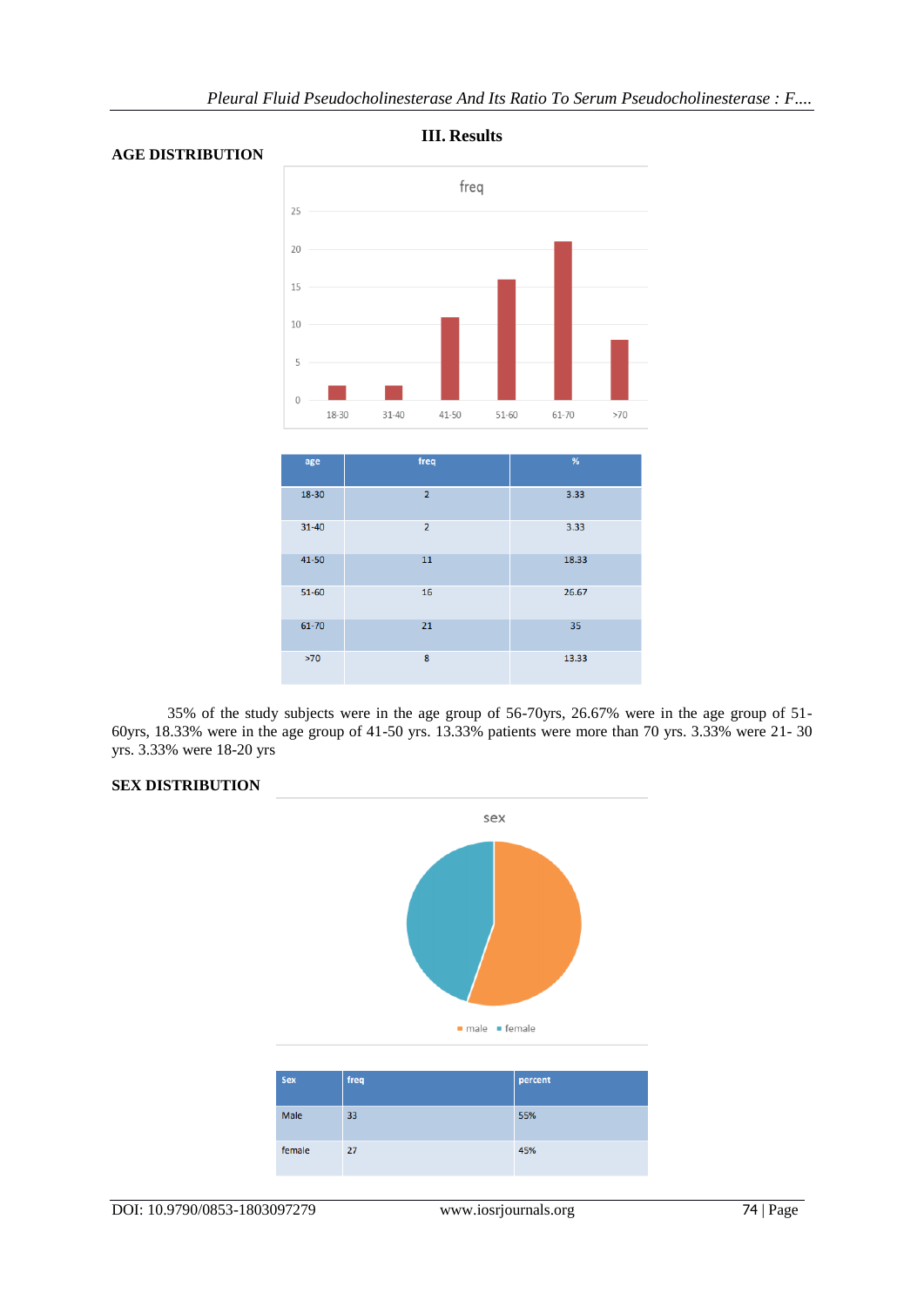Majority of the study subjects were males 55% while remaining 45% were females

#### **ETIOLOGICAL CLASSIFICATION:**

Exudates and transudates distribution in our study is as follows:



| etiology   | freq (total-30) | percent |
|------------|-----------------|---------|
| malignant  | 14              | 46.67%  |
| tubercular | 12              | 40%     |
| pneumonic  | 4               | 13.33%  |



In our study about 55% of the study subjects were exudates while 45% were transudates. Among the exudates, about 40 % of study groups have tuberculosis, 46.67% have malignancy and 13.33 % have parapneumonic effusions. Among the transudates, 80% were due to congestive cardiac failure and 20% due to nephrotic syndrome.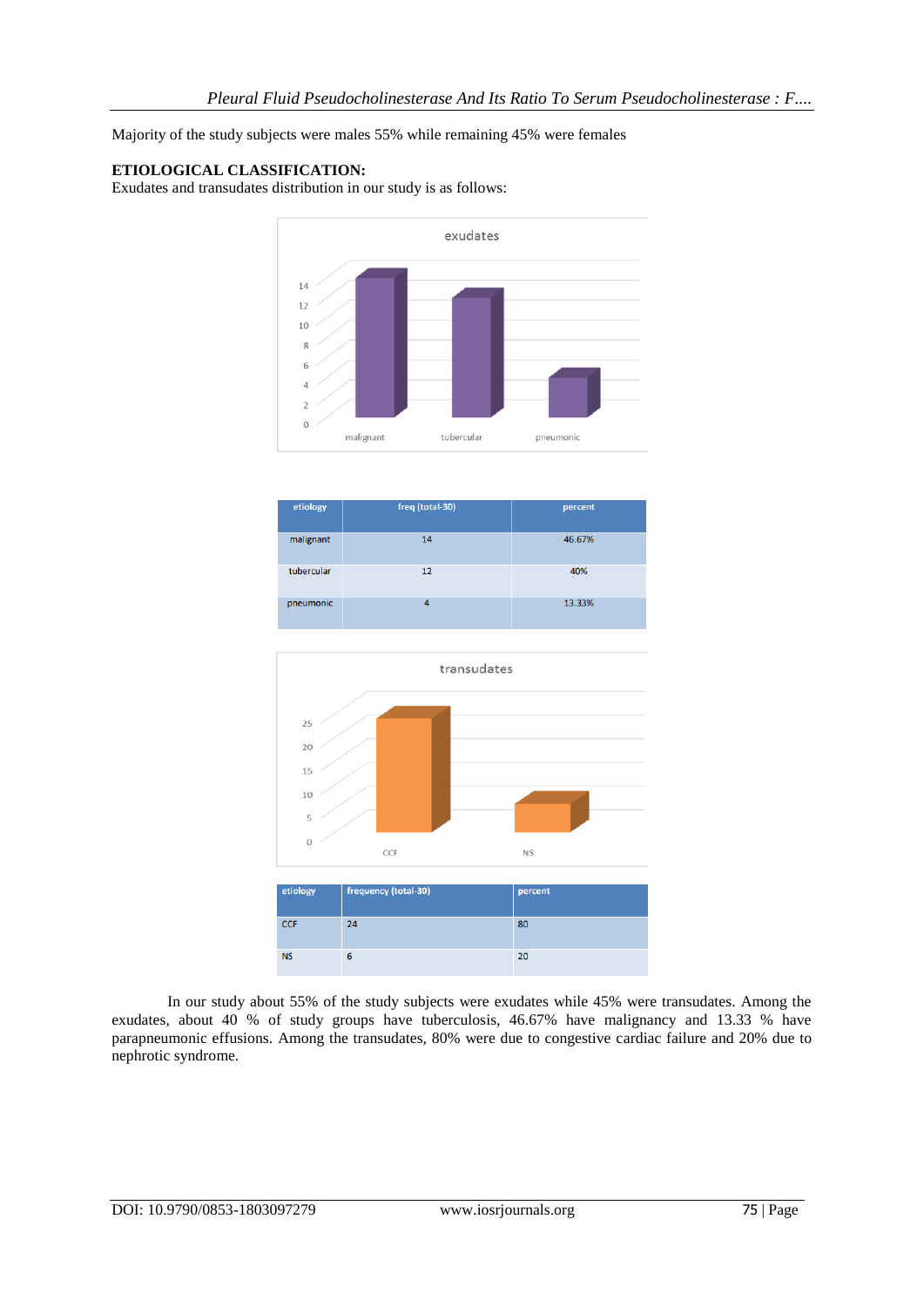#### **ROC Pleural fluid PChE level**



After ROC analysis, the cutoff point of pleural fluid PChE level with optimum sensitivity and specificity was calculated as 589 U/L

## **ROC Pleural fluid to Serum PChE ratio**



Aftter ROC analysis, the cutoff point of pleural fluid to serum PChE ratio with optimum sensitivity and specificity was calculated as 0.26.

|                 | transudates misclassified as | exudates misclassified |
|-----------------|------------------------------|------------------------|
|                 | exudates (total-30)          | as transudates(n-30)   |
| lights          |                              |                        |
| criteria        | 8(26%)                       | 2(6%)                  |
| <b>PF PChE</b>  | 2(6%)                        | 2(6%)                  |
| <b>P/S PChE</b> | 2(6%)                        | 0                      |

Lights criteria misclassified 8 transudative effusions and 2 exudates. Pleural fluid PChE misclassified 2 transudates and 2 exudates. Pleural fluid to serum PChE ratio misclassified 2 transudates whereas no exudates were misclassified in the study population.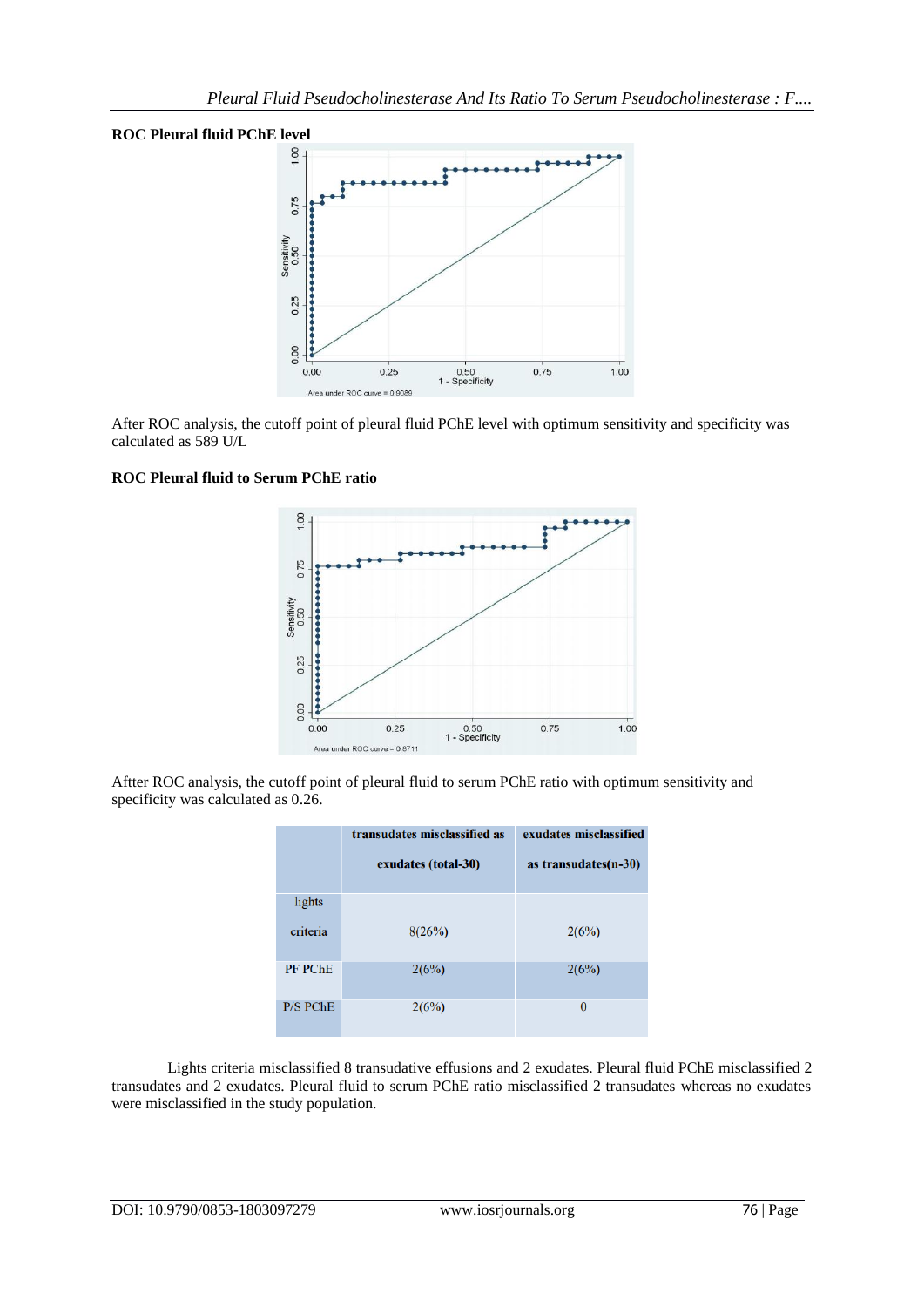**Mean values** 

|                              | exudates           | transudates        |
|------------------------------|--------------------|--------------------|
| $Pf PChE(mean+/2SD)$         | $1071 + 448$       | $447+/-121$        |
| $P/S$ PChE ratio(mean+/-2SD) | $0.508 + / -0.257$ | $0.176 + (-0.069)$ |

The mean pleural fluid PChE was 1071U/L in exudates and 447U/L in tansudates. The mean value of P/S PChE ratio was 0.508 in exudates and 0.176 in transudates. Unpaired T test done on pleural fluid PChE and pleural fluid to serum PChE ratio showed statistically significant difference between exudates and transudates with p value  $\leq 0.001$  in both groups

| parameter       | sensitivity $(\% )$ | specificity $(\% )$ | $PPV(\% )$ | $NPV(\%)$ |
|-----------------|---------------------|---------------------|------------|-----------|
| lights criteria | 93.3                | 77.7                | 83.3       | 95.6      |
| PF PChE         | 96.2                | 85.36               | 89.6       | 97.6      |
| <b>P/S PChE</b> | 97.14               | 91.6                | 94.2       | 98.3      |

#### **IV. Discussion**

Earlier, exudates were separated from transudates by means of specific gravity, cell count and presence or absence of clotting of fluid. Later in 1972, ,lights criteria was developed to differentiate between exudates and transudates. But lights criteria misclassified a significant number of effusions. Thus dawned the need for newer parameters. Our study focused on pleural fluid pseudocholinersterase and its ratio with serum pseudocholinesterase for differentiating transudates and exudates.

In a study done by Manju Sharma et al found that, using a cutoff of 0.24 for P/S PChE ratio they classified 98.1% of effusions correctly with PPV 98.75% and NPV 96.67%. In another study done by Prakash Kikkeri Gowdaiah et al, the sensitivity and specificity were 100% and 96.7%, PPV was 96.7% and NPV was 100%. In our study, sensitivity and specificity are 97.14 and 91.6%, PPV is 94.2% and NPV is 98.3% which is comparable to the other studies.

Similarly, the sensitivity and specificity of Light's criteria according to Prakash et al was 93% and 96% respectively while in the present study, it is 93.3% &77.7% respectively. These results are also comparable.

| $- - - - - -$       |               |               |                    |
|---------------------|---------------|---------------|--------------------|
|                     | Present study | Prakash et al | Manju Sharma et al |
| Sensitivity (%)     | 93.3          | 93            | 91.25              |
| Specificity $(\% )$ | 77.7          | 96            | 90                 |
| PPV(%)              | 83.3          | 96            | 96.05              |
| $NPV$ $(\%)$        | 95.6          | 93            | 79.42              |

#### **Comparison of Light's Criteria in various studies**

#### **Comparison of pleural fluid PChE in various studies**

|                     | <b>Present study</b> | Manju Sharma et al |
|---------------------|----------------------|--------------------|
| Sensitivity (%)     | 96.2                 | 97.5               |
| Specificity $(\% )$ | 85.36                | 90.0               |
| PPV(%)              | 89.6                 | 96.29              |
| NPV(%)              | 97.6                 | 93.11              |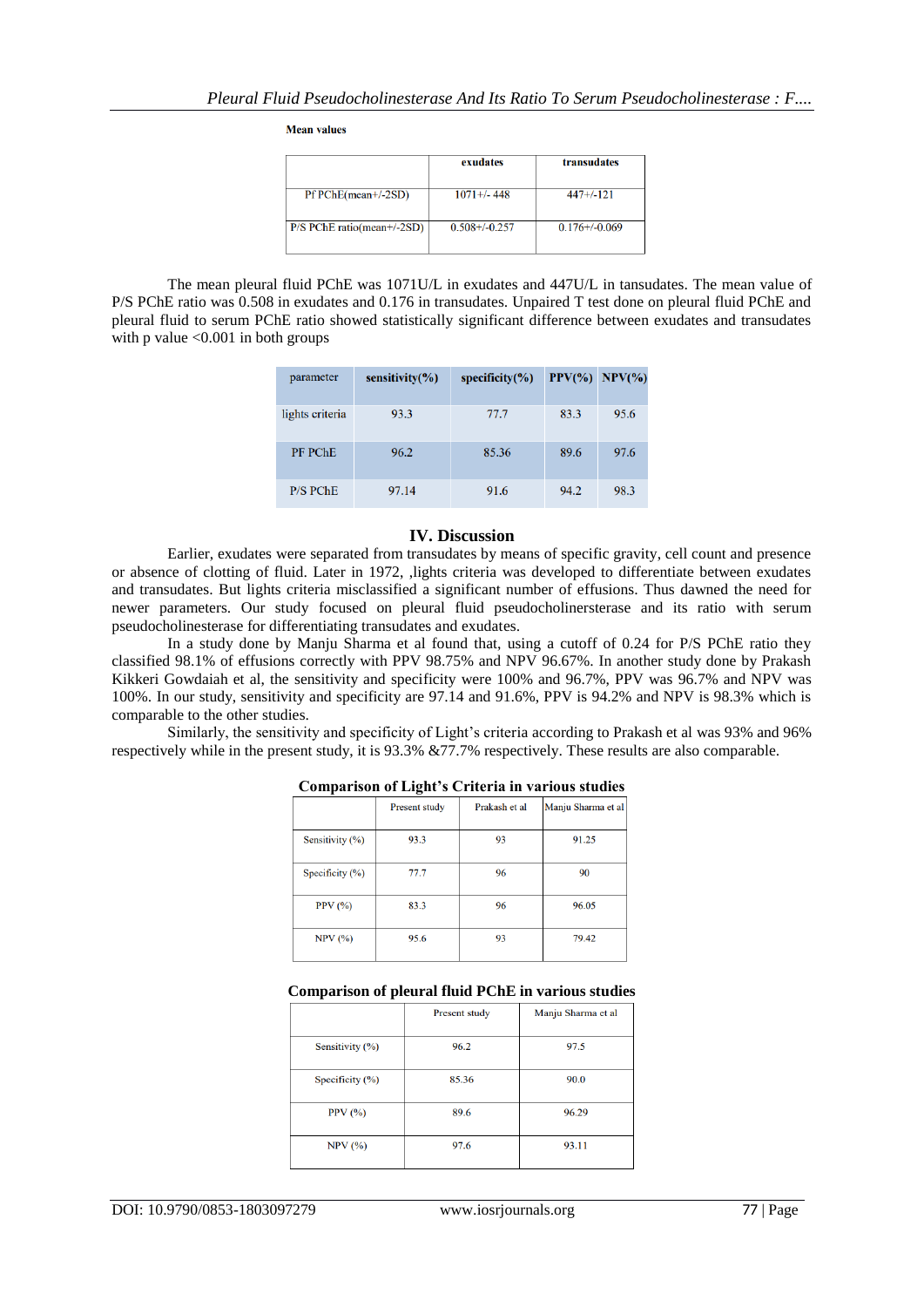|                     | Present study | Prakash etal | Manju Sharma et al |
|---------------------|---------------|--------------|--------------------|
| Sensitivity (%)     | 97.14         | 100          | 98.7               |
| Specificity $(\% )$ | 91.6          | 96.7         | 96.67              |
| PPV(%)              | 94.2          | 96.7         | 98.7               |
| $NPV$ $(\%)$        | 98.3          | 100          | 96.6               |

#### **Comparison of P/S PChE in various studies**

In our study, the mean pleural fluid PChE was 1071 U/L in exudates and 447 U/L in tansudates. The mean value of P/S PChE ratio was 0.508 in exudates and 0.176 in transudates. Students t test was applied to these values and it was found that this difference was statistically significant (p value  $< 0.001$ )

|                       | <b>EXUDATES</b> | <b>TRANSUDATES</b> |
|-----------------------|-----------------|--------------------|
| Pleural fluid PChE    | 1071            | 447                |
| <b>P/S PChE</b> ratio | 0.508           | 0.176              |

**MEAN VALUES**

In a study by Prakash et al, the mean PChE levels in exudates was 2074  $+/-$  660 U/L and in case of transudates, it was 385 +/- 142 U/L. and was found to be statistically significant. In the study by Manju Sharma et al, the mean PChE ans P/S PChE were significantly higher in the exudates compared to transudates (P < 0.0001).

Aftter ROC analysis, the cutoff point of pleural fluid to serum PChE ratio with optimum sensitivity and specificity was calculated as 0.26.and the cutoff value for pleural fluid PChE was 589.

In our study, it was found that the sensitivity and specificity of pleural fluid PChE and P/S PChE was found to be higher than Light's criteria. Both pleural fluid PChE and its ratio misclassified lesser number of cases than Light's criteria and had a better discriminatory capacity. These results were also comparable to the previous studies.

#### **V. Conclusion**

Its concluded from the above study that Both pleural fluid PChE and P/S PChE ratio are relliable parameters in differentiating transudates and exudates .

PChE and P/S PChE ratio are more efficient than lights criteria in differentiating transudates and exudates. P/S PChE ratio is the most sensitive and specific parameter among the parameters studied.

#### **LIMITATIONS OF THE STUDY :**

The study was conducted in a relatively small group. So more studies with larger study population are needed for establishing the usefulness of the studied parameters and also for defining the cutoff levels of the parameters in differentiating exudates and transudates in the general population.

#### **Acknowledgements**

We express our sincere thanks and gratitude to the Dean, Government Rajaji Hospital and Madurai Medical College for permitting us to conduct this study. We express our deep sense of gratitude to HOD of Endocrinology for his support in the study.

We are extremely grateful to all our Assistant Professors and PG Residents of Department of Medicine for their constant source of cheer and encouragement throughout the study.

We thank all our patients who have formed the backbone of my study, without them this work would not have been possible.

We are also thankful to paramedical staff of all departments for their concern. There is no financial interest in this study.